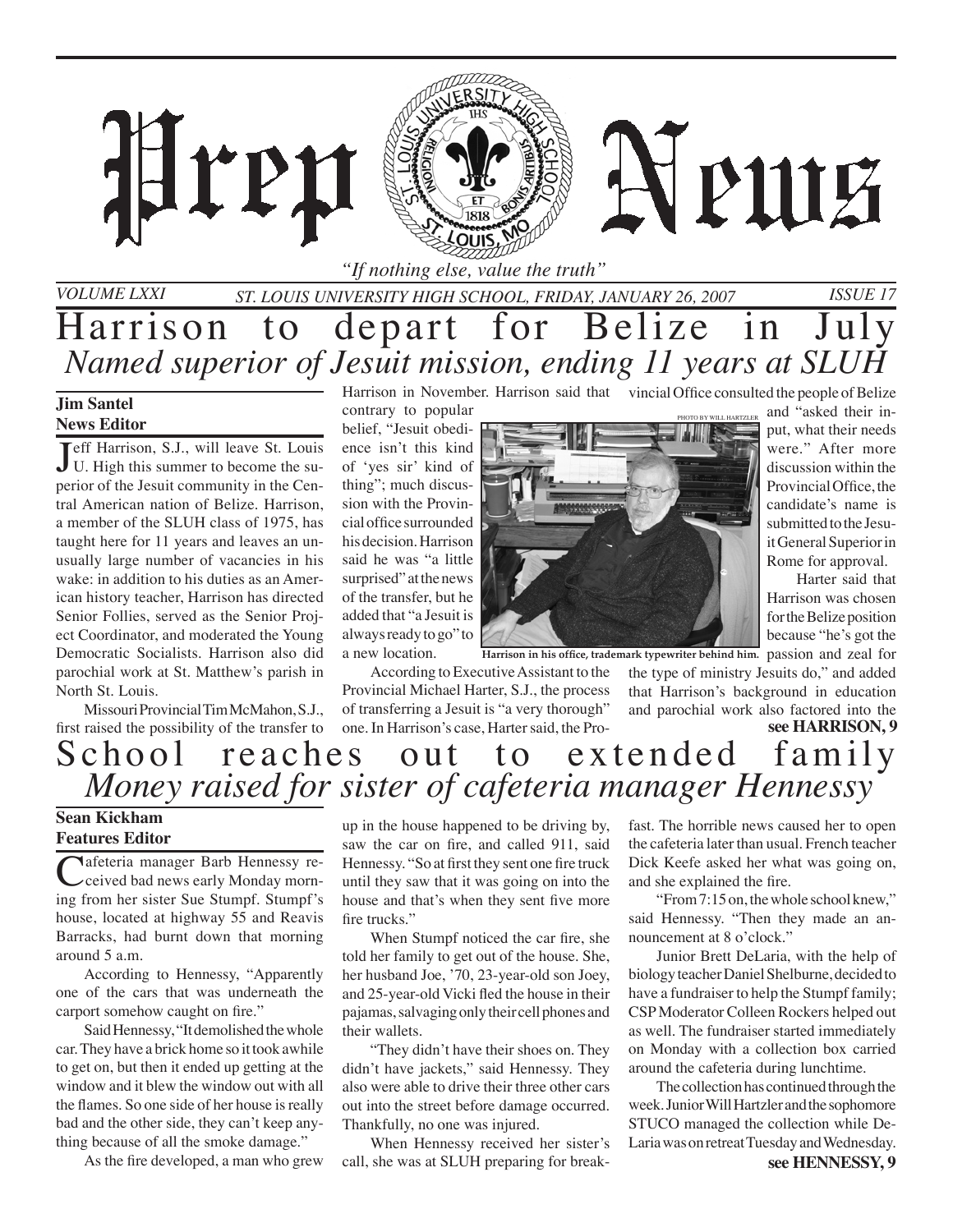

## *Sisyphus* set to debut next Thursday

### **Kevin Casey Core Staff**

 $\sum$  *T*ith another winter comes another edition of *Sisyphus*, St. Louis U. High's biannual literary magazine. The winter '07 edition will once again fea-

ture 64 pages of poems, prose, and photos, plus a full-color cover—all done by SLUH students and faculty.

"It's an issue that holds up with some of the best issues of the past," said moderator Frank Kovarik. "It's just

estimated that this is the magazine's 56th issue in over 28 years.

This year's cover is an original abstract artwork done by senior Tyler Pey, consisting of holes burned into paper with flames emanating from them. "It's beautiful," said Moran, noting that the design was done specifically for the magazine.

"The art editors did a good job. (The



as good if not better." Co- Alex Grman's photo of an electric guitar is one of to praise a few more

cover) is genius and different, edgy and hiplooking," commented senior Joe Milner.

Compared to last winter's edition, this issue features many more pages of prose. "All the fiction is really impressive," said Kovarik. He cited senior Michael Quinlan's pieces as being "accomplished" and "fun to

> read," specifically noting "Gingerbread Man." Kovarik also singled out "Sonic Youth" by junior Jim Santel as being "really elegantly written and mature." Santel's essay was the only essay featured in this edition. Moran went on

moderator Rich Moran many artworks that grace the magazine's pages. pieces, saying, "There's so many good stories I hesitate to name one." His list included "Tommy" by senior Brian Hoelting, and various poems by Milner and seniors Alex Orf and Ben Schmidt.

> The issue ends with a poem written by English teacher Bill George. "It's incredibly beautiful and moving, reminiscent of his brother who died of cancer," explained

**see SISYPHUS, 9**

# JSTOR to be in- stalled in library

### **Brian Bettonville Reporter**

**J**STOR, a scholarly journal archive, will<br>most likely soon be available for stu-STOR, a scholarly journal archive, will dent use in the St. Louis U. High library.

JSTOR is a not-for-profit organization that provides a database for the full text of journals for use by participants. The project allows much broader access to the many journals as well as an easy way to preserve older journals.

There are currently over 3,000 participants in JSTOR across the world, with 115 countries being represented among participants. Most colleges have access to the site as well as over 200 secondary schools throughout the U.S.

JSTOR carries 669 different journals. Of these journals, there are more than 150,000 issues with over 1.5 million full-length articles spanning over 22 million pages.

JSTOR is not a current issues database. It usually takes about one to five years for a journal to be added to the archive. This gap is because of the small profits the journals would earn if the universities no longer had to buy the most recent issues.

The library has desired JSTOR for some time but was inhibited by its high price. However, the library has joined a consortium of Jesuit high schools across the country, including DeSmet, for access to JSTOR and now receives a reduced rate. The current holdup is the lack of response from one of the schools in the consortium in Seattle. The consortium is currently being used only for JSTOR, but the possibility for future interactions is possible.

The membership will provide much greater research opportunities for students than were previously available. According to librarian Libby Moore, "It would have been impossible for (the library) to afford all these journals" for the bookshelves. Now not only are they all available, but they also will be presented in a much more "user-friendly" format, be much easier to search through to find desired areas, and never be checked out, so all articles will always be available.

Another benefit of the database is its broad scope. The journals cover a variety of **see JSTOR, 10**

## Dance studio floor<br>suffers water damage suffers water

### **Peter Mackowiak Core Staff**

ver Christmas break, a storm and a leak in the roof above the St. Louis

U. High dance studio combined to prove an old adage: water and wood are not friends.

The rainwater from the Jan. 12 storm entered the dance studio through an opening in the ceiling and trickled down the north wall and

under the wooden dance **The new floorboards in the dance studio, replacing the ones damaged over Christmas break.**

floor, where it soaked into the surface floor and the sub-floor, causing both to expand. Parts of the sub-floor and surface floor bent and buckled for four days before Director of Dance Simonie Bieber discovered the damage, estimated at between \$1,000 and

#### \$2,000.

"I was upset," said Bieber. "We knew (the floor) had to be fixed as soon as possible because it was a hazard to the dancers."

> The wet floor presented the SLUH maintenance crew with a tall order. After the crew's unsuccessful attempt to dry the floor, Director of Facilities Pat Zarrick called Bolte Co., the floor consultant that also supplies SLUH's gymnasium

with bleachers and scoreboards.

**see STUDIO 54, 10** The employees from Bolte assessed the damage and decided to remove some of the damaged floorboards. They then set up fans near the floorboards to simulate convection, in which air circulates under the boards.

PHOTO BY MATT HU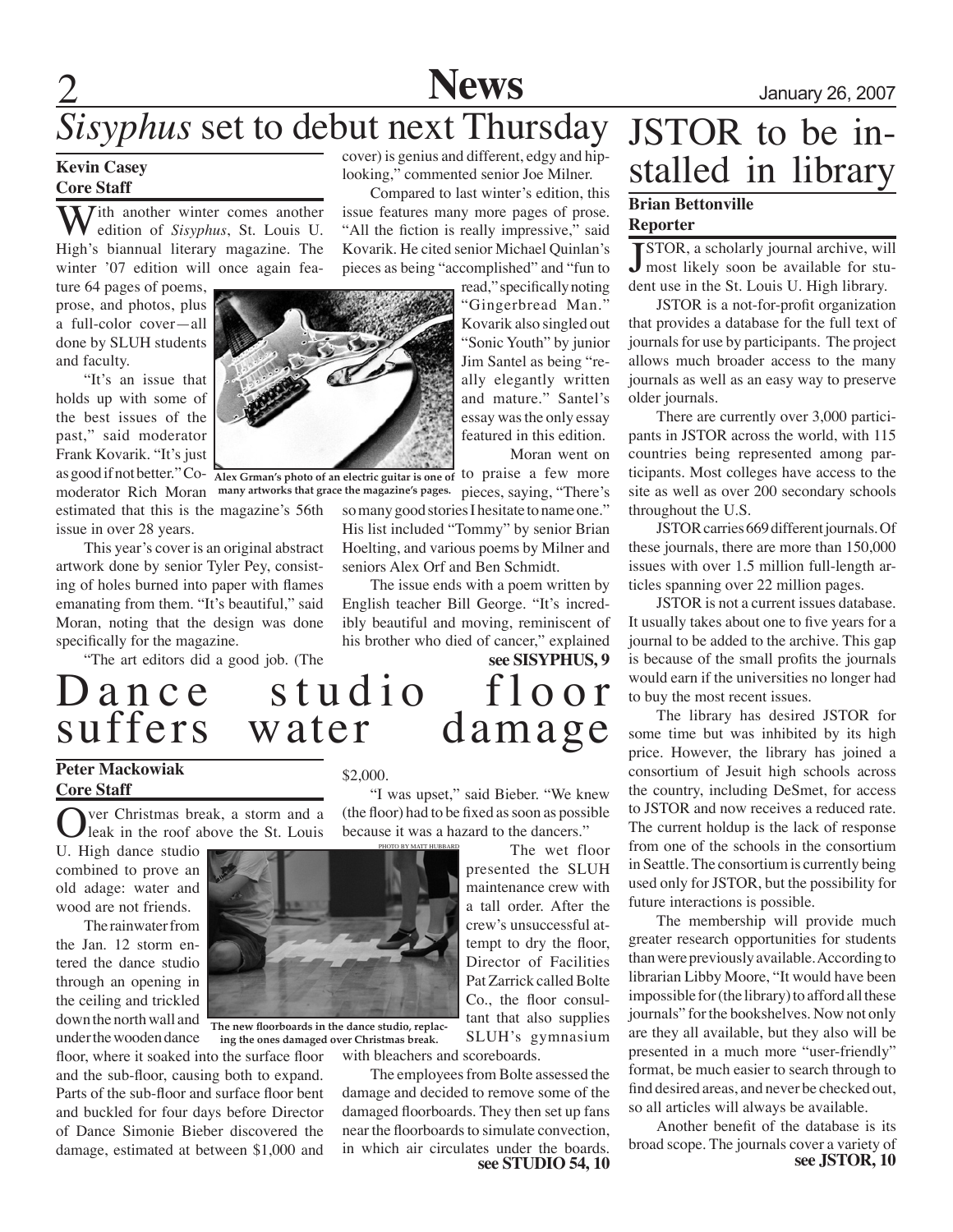## January 26, 2007 **Opinion** 3

## **REFLECTION** "One Body in Christ": Everson reflects on march

### **Dan Everson Core Staff**

"

Je are one body, one body in Christ! And we do not stand alone!" Thus goes the refrain of a popular Christian song, frequently sung at communion. While at the March for Life in Washington, D.C., on Monday, the song became a theme of my trip, as I experienced a sense of unity with others also in Washington to defend God's life.

The lack of an official SLUH club did not stop several Jr. Bills from making the journey to the capital. Junior Stephen Kuehner and I, both of South Side Youth Ministry (SSYM), were two of many SLUH students on Life Really Matters (LRM).

After a mix-up with our group put us an hour late for the march, youth minister Greg Robeson led us forward down the Mall sidewalks. "Let's try to find a group from Missouri," he said.

As we basically cut thousands of people in line, I surveyed all of the banners that identified groups from many states: New Hampshire, Virginia, Pennsylvania, Ohio, New York, Georgia, Illinois, Massachusetts, Kansas, Indiana—pretty much everywhere but Missouri. Later in the march (when we were actually amongst the mass in the streets, not walking alongside them), marchers from Italy held up a banner: "*Volere vivere*!" German, French, and Brazilian pilgrims held up similar messages. So much for Missouri.

But the lack of a particular Missouri connection did not seem a big deal to me, as I recalled the communion song from the pre-trip Mass at St. Joseph of Cottleville: "We are one body, one body in Christ! And we do not stand alone!" In singing the song Friday night, I had looked forward to the march as the perfect representation of the song: Christians (and other groups) from across the country—from different cities, states, and regions—coming together as one powerful force, converging on Washington to defend the unborn, the weakest members of the Body of Christ. Now, here was that very representation—and even citizens of other countries were included in this great Body, marching for life. "Forget finding Missouri," I thought. We were all one Body, and which city, state, or country my group was from really didn't matter.

Differences among marchers certainly went beyond geography, and our group came across some interesting people. The first sight that came across to me as odd were some campaigners handing out signs and stickers: "Brownback for President!" I had not yet heard of "Proudly Pro-Life" (as his campaign sticker said) Republican Sam Brownback's announcement that he was running for president—the first reason for my surprise. But even when I had put together that there was this new guy Brownback, a "Champion of our Values," in the presidential race, it seemed remarkably early to me for anyone, proudly pro-life or not, to have decided nearly a year in advance exactly which candidate to support for president.

Another odd sight—or sound, rather—was one very large

## LETTER TO THE **EDITORS** Hennessy thanks SLUH community for support

#### To the Editors:

I have always bragged about the boys at SLUH. They are an exceptional group of young men. They showed it to me by coming together in my hour of need. On behalf of my sister, Sue, and her family, Joe, Vicki, and Joey, I thank you for your wonderful generosity. We are overwhelmed by all of this. Everything was ruined by the fire, so the money will come in handy to just get the necessities.

I am proud to say I work at SLUH. It is the best school around.

Barb Hennessy

## Editorial Policy

The Volume LXXI *Prep News* opinion page serves the purpose of being the vehicle of the personal opinion, whether from students, faculty, or others wishing to voice an opinion. All topics discussed in this section will be related to St. Louis University High School.

Nothing published either as an editorial or as a letter to the editor should be considered the opinion of the school, the administration, or anyone other than its author or authors.

A *Prep News* editorial is the opinion of all six editors on a particular topic. In their writing, the editors will make a strong attempt to express their views in a clear and accurate fashion.

A commentary is defined as an opinion of one member of the *Prep News* staff, not of the *Prep News* itself.

Every member of the SLUH community is welcome and encouraged to submit a letter to the editors. Every letter received by the editors will be read and given consideration. All letters must be signed, but the author's name may be withheld from publication by request and at the discretion of the editors.

The *Prep News* editors reserve the right to edit any submissions for publication in order to meet grammatical standards, but they will not skew the author's original intent. Also, the editors reserve the right to withhold from publication any submission if it is deemed vulgar, tasteless, or otherwise inappropriate.

All authors wishing to have letters published must submit them by 4:00 p.m. the Wednesday before the letter is to be published.

Letters can be given to any *Prep News* editor or moderator. In addition, letters can be mailed to the *Prep News* courtesy of St. Louis University High School, 4970 Oakland, St. Louis, MO 63110, or e-mailed to prepnews@sluh.org.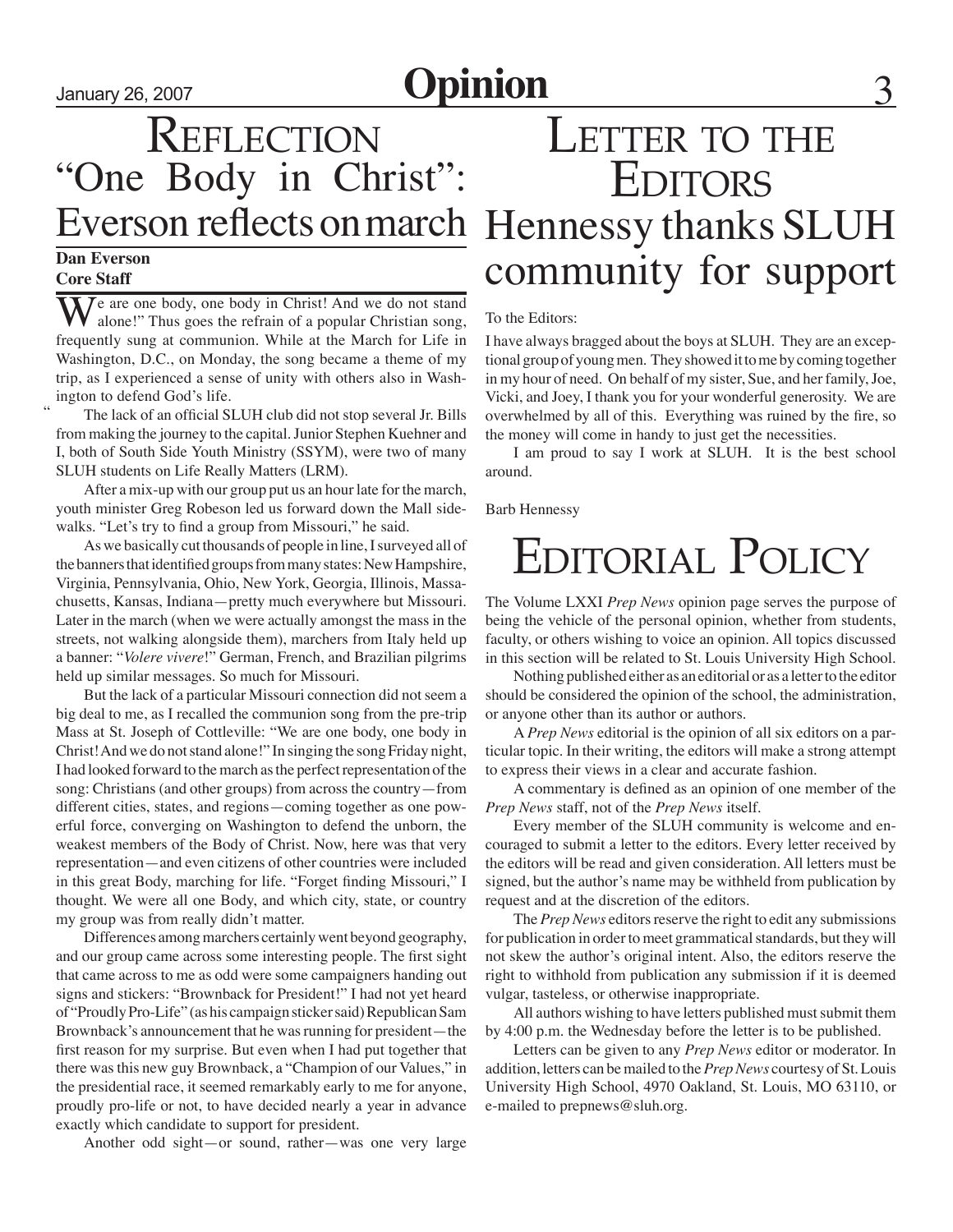

## 4 **News** January 26, 2007 Probst, '08, auditions 0000 before *American Idol* judges **Kevin Michniok**

## **Reporter**

Junior singing phenom Patrick Probst<br>took his vocal career to the next level, unior singing phenom Patrick Probst auditioning last fall for Fox TV's hit series *American Idol*.

The Memphis chapter of *American Idol,* originally filmed in October, aired Tuesday of this week. Although Probst's audition did not air on TV, he was seen in the background of the crowd cheering for those who were selected. To protect the integrity of the show and its contestants, all contenders, including Probst, agreed to a legal nondisclosure about any relevant information pertaining to those who were selected. For this reason, the *Prep News* has been unable to report on this event until this week.

Along with 9,000 other contestants, Probst traveled to Memphis, Tenn., during Labor Day weekend for a live audition in front of the illustrious panel of three judges to qualify in the first preliminary round.

Probst said, "I first heard about trying out on the radio last summer when I was 16 years old. I knew I had a shot." Probst sang

for about twenty seconds for his first audition; after passing the initial test, he received a golden ticket and the opportunity to sing Elvis Presley's hit single "Burnin' Love" two days later.

With success on that song, the local producers sent Probst to the show's Executive Producer Nigel Lithgow, who asked Probst to sing seven different songs, including "Beautiful Soul" and "Lean on Me."

Probst passed that audition and was given the green light to audition the following month in Memphis at the show's regional qualifying site.

On Friday, Oct. 6, Probst returned to Memphis for a live audition to showcase his talents with the famous trio Paula Abdula, Randy Jackson, and Simon Cowell. Originally scheduled to perform on the first day of auditions, Probst was later slotted as the last performer to audition before the judges' tight departure schedule for their next engagement. Said Probst of the live audition, "I was anxious, but not nervous; I just wanted to get the day over because I'd

## Pawnpushers defeat Ladue

### **Dan Geisman Reporter**

The Chessbills continued their season **L** on Wednesday, winning their meet against Ladue, 23-7.

Freshman phenom Peter Harris played board one, worth eight points, and was able to turn an early pawn advantage into a victory in the endgame. The victory was especially sweet for Harris, as his opponent had recently narrowly beaten him out for a trophy in another chess

t o u r n a ment.

 $\mathbf{A}$ b o a r d t w o , captain Stephen  $S$  c h u m a c h e r struggled



to find a **The chess team prepares to checkmate Ladue**

way to regain the advantage after initially trading a bishop for a pawn. Said Schumacher, "I made a mistake early, and paid for it." Schumacher eventually resigned to his opponent, giving Ladue their only points of the day.

At board three, junior Dan Geisman use his opponent's quick play against him, eventually pinning his opponent's king in the corner for a checkmate.

Continuing the trend for the Pawn-Pusherbills, junior Josh Dripps turned a close game into a decisive victory. Dripps said of the game, "Even though I wasn't up materially, I was able to force a pawn rook trade." Dripps was able to use this advantage to get a checkmate in the endgame.

At board five, freshman Joe Ebel was able to gain an early advantage against his opponent, and steadily beat down his opponent's defenses. The win brought the Rookbills up to 2-3-1 overall, and kept them in the contention for a playoff spot.

Come cheer the Chessbills on next Wednesday at 4 p.m. in the Ignatian Conference Room as they continue to fight for a playoff spot against John Burroughs.

## Walk Sophie to release *Burn it Down* **Matt Bettonville see SIMON, 10**

## **Reporter**

**Yalk Sophie, comprised of St. Louis** U. High juniors Kevin Grosch, Noah Mitchell, and Dan Warner, recorded their first studio album,

*Burn It Down*, over Christmas break.

The album will be available starting Monday. It was recorded over the last few days of December at Sawhorse Studios with producer Jason McEntire (Ludo, Destiny's Child).



**Grosch, Warner, and Mitchell (from left) will release their first album as Walk Sophie on Monday.**

The band described their first time in the studio as "a great learning experience." Mitchell said, "It really opened your eyes (to) how much you can do as a producer."

Mitchell recalled McEntire's asking him to write impromptu bass parts for the album during recording: "I would say, 'Ok, I know what Kevin's doing on guitar here

> so I'll just match that rhythmically (on bass).' I wrote bass on the spot."

> Although the band has been serious for about a year now, the album is a big step. "It's still fun," said keyboardist Warner on the band's switch to a more serious attitude.

"We're really focusing on it. We were able to fund the CD and everything through shows," said Grosch. "It's not like we're

**see SOPHIE, 10**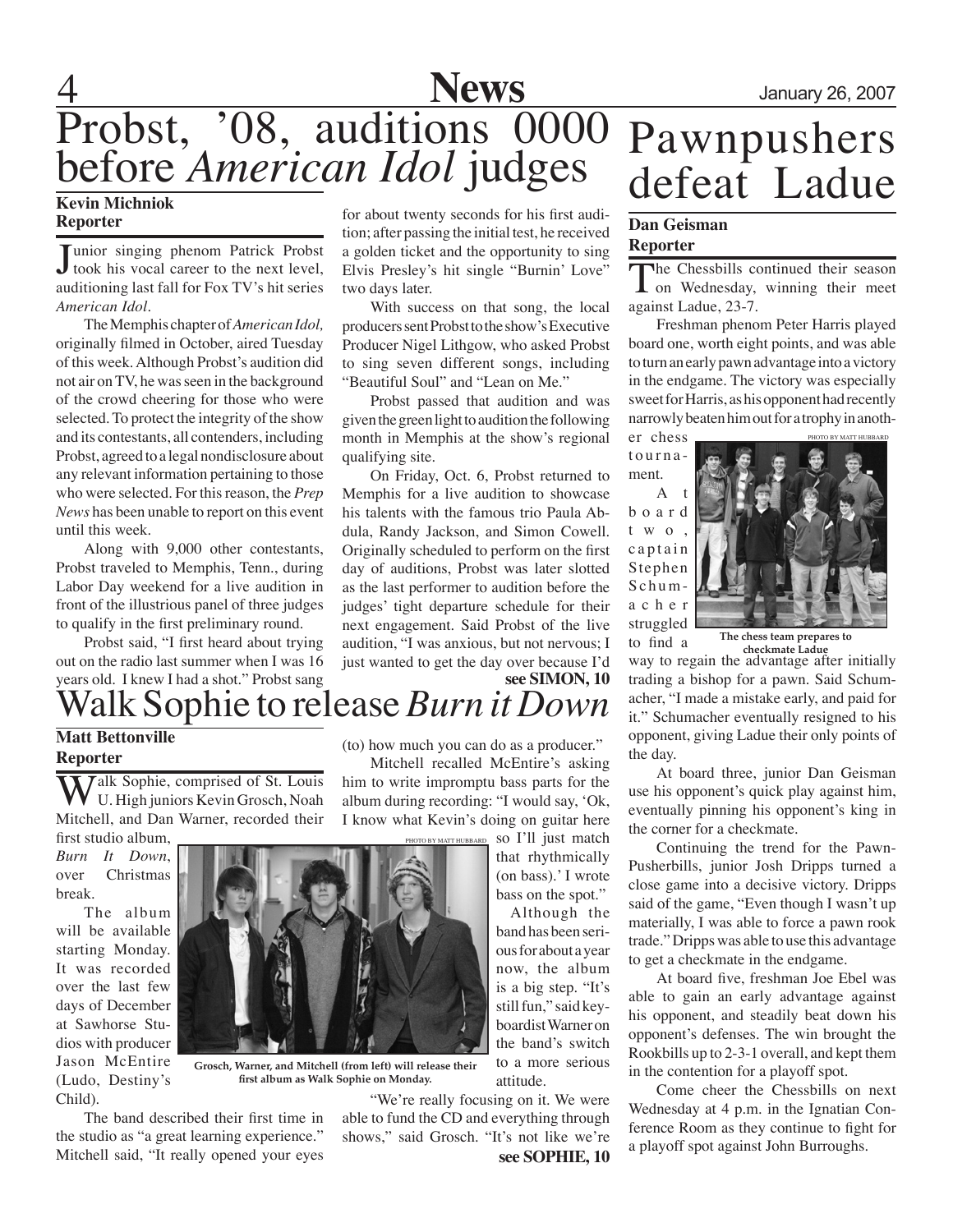## January 26, 2007 **Sports** 5

## Basketbills defeat CBC, go 2-1 for week

### **John Martin Reporter**

The St. Louis U. High basketball team<br>
met MCC rival CBC for the first time on Friday night. Although the Rossbills came out to a slow start, falling behind by ten points early in the game, their defense rose to the challenge and led the Jr. Bills to victory, 63-47.

Junior Andy Hill played superb defense, shutting down CBC's star shooting guard, Matt Tracy. Geno McNeil got it done on the offensive side of the court. McNeil finished the game with 19 points, six assists, and five rebounds.

Andre Craig showcased his athleticism with a powerful dunk following his steal. The win over CBC put the Jr. Bills at 2-2 in conference play, moving them into second place (tied with Vianney) behind Chaminade.

"It was really fun to beat them at their

## **Matt Beezley**

## **Repoter**

The St. Louis U. High hockey team faced off against its Jesuit counterpart and archrival DeSmet last Saturday, fighting to reclaim the prized Jesuit Cup and return it to its rightful home at 4970 Oakland Ave. After coming off an impressive 2-2 tie to No. 2-ranked Chaminade the previous weekend, the Jr. Bills looked to increase their chances of a higher seed in the upcoming playoffs with a win over the dreaded Spartans.

The Jr. Bills got off to a rough start, taking a penalty within the first minute of the game, and DeSmet quickly capitalized, scoring on a slap shot that sailed over junior netminder Alex Effinger's glove. The game had all the markings of the previous meeting between the two teams: four power plays for the Spartans, resulting in four goals.

The Icebills never managed to recover from the early goal, but managed to hold DeSmet scoreless for the rest of the period. The Spartans scored again early in the second period on a breakaway, giving them a twogoal lead and putting the Jr. Bills in a deep hole.

place. It was an all-around well-played game," said newly-appointed captain Jack Kelly.

"CBC is a quality team, and to beat them the way we did was kind of special," coach John Ross commented. "The key was handling their 1-3-1 trap. We did a nice job with that."

The next night the Basketbills took the court against a hard-working St. Mary's team. Although the score of 62-50 suggets a relatively close game, the Jr. Bills took the lead early and were never in any real danger of losing that lead.

McNeil played a stellar game yet again, scoring 27 points with four assists and six steals. He seemed unable to miss as he shot eight for ten from the field.

Kelly was also a key contributor on offense with seven points and two steals. He helped close the game out in the fourth quarter with a dazzling drive for a lay-up, which he turned into a three-point play by sinking his free throw.

"Coming back after an emotional game is tough," said Ross. "St. Mary's forces you to play ugly, and that's how we won."

On Tuesday the Jr. Bills came up short, losing 44-37 to a tough Gateway Tech team. The Jr. Bills were out-muscled by a more physical team. The Rossbills, led by McNeil and Craig, kept the game close. Craig put up seven points and eight rebounds, while McNeil shot six of nine from the field for 15 points.

"(The game was a) step backwards. We didn't handle their pressure very well. I think in the long run it will make us a better team," commented Ross.

The Jr. Bills play tonight at 7 p.m. in the SLUH gymnasium against Jefferson City.

of the game on a power play when sopho-

## Hockey falls to DeSmet in Jesuit Cup

Less than three minutes later, A.J. Koller scored the first SLUH goal on a pass from the

corner, cutting the DeSmet lead to one and sending 200 plus SLUH fans wild.

B e f o r e the Hockeybills could build off their momentum, however, the Spartans again stemmed the Jr. Bills from a quick comeback with a goal late in the second period.



**Sophomore Joe Cella handles the puck while cheerleaders cheer/fix eyelashes.**

top 4-2.

The Jr. Bills face CBC tonight at 9:45 pm. at Afton Ice Rink and Francis Howell Central Saturday at 8:15 p.m, also at Affton. Come watch the Jr. Bills prepare to close out the regular season and get back into the win column.

final period shorthanded, yet still managed to establish a forecheck and force turnovers.

"It was a very disappointing two periods," said head coach Charlie Busenhart. The Jr. Bills were once again plagued by penalties, playing eight minutes of the

The Busiebills scored their second tally

more Joe Cella spun around a diving Spartan forward and threw the puck towards the net where ju-

nior Ryan Myers tipped it between the pipes. The Jr. Bills

once again saw a possible comeback, but DeSmet stifled any hopes with a knockout punch, putting the Stick-and-puckbills under with yet another goal, and the game ended with DeSmet on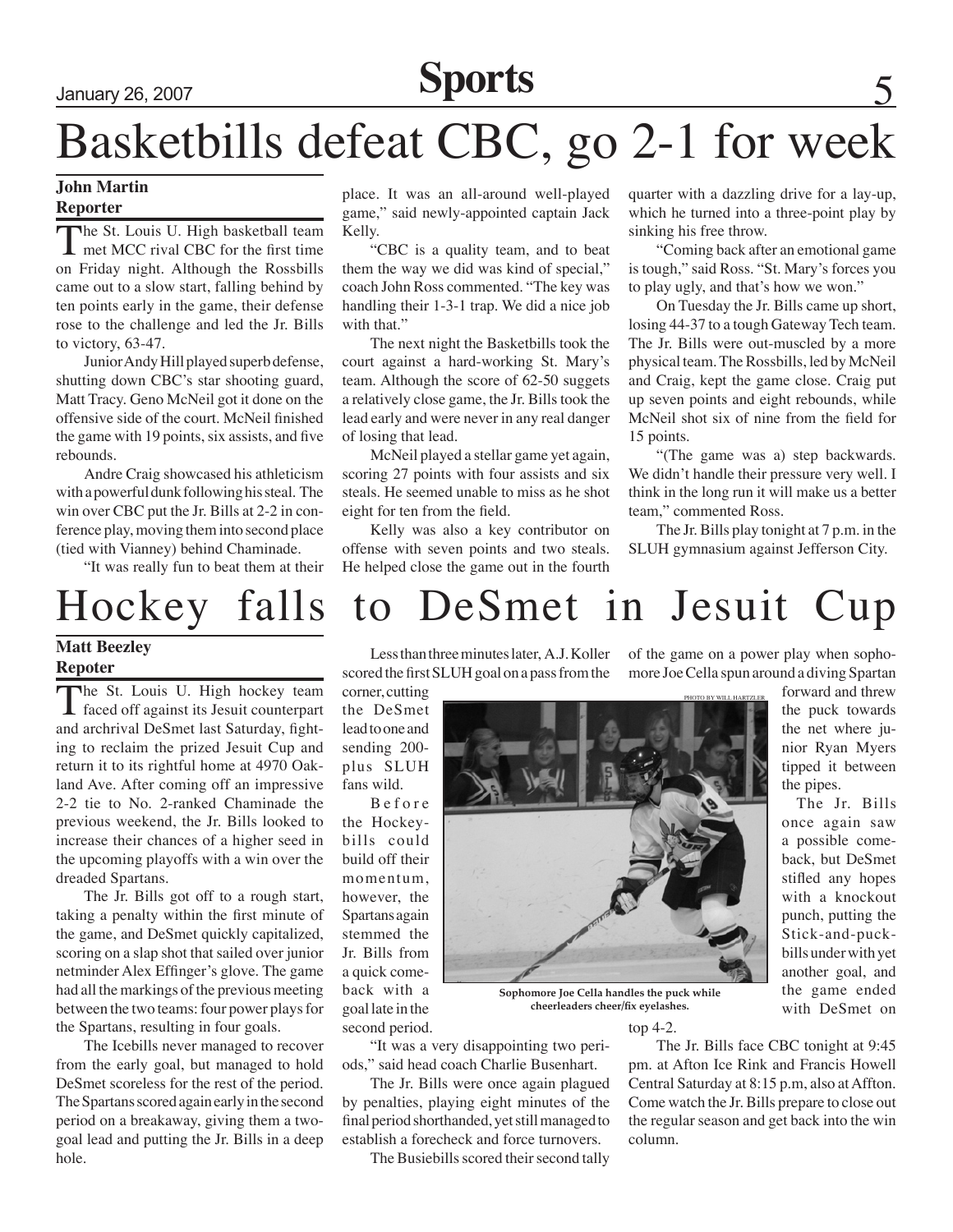# $\overline{6}$  January 26, 2007

### **Patrick Tracy Reporter**

The St. Louis U. High wrestling team finished 11th in the MICDS tournament and suffered a tough loss to DeSmet in the past week.

The 16-team tournament kicked off Friday night with the Jr. Bills wrestling two rounds late into the night. The Jr. Bills had already wrestled many of the teams they faced at the tournament, but some other teams, unseen as of yet, like McCluer North, added to the solid mix of competition.

 The first match of the morning for the team was freshman Tony Born at the 103 class wrestling St. Clair, which he was pinned in quickly. Junior Nick Frigillana was next for the Jr. Bills and wrestled men from McCluer North. Both opponents were evenly matched, but Frigillana got the first takedown before being reversed to end the first. Frigillana won the match 8-6.

## Wrestling pinned by DeSmet

(who had his nose broken Friday night with a knee to the face) who couldn't concentrate properly with the protective mask on and he was pinned in the first period.

Junior Mike Donovan (140) wrestled into the first OT against Hazelwood West to grab an 8-6 win. In a 6-6 tie after the third period ended, Donovan worked a blast double takedown to win the match.

Captain Rich Darragh (145) continued the win streak with a pin of his own in period two of his match, and junior Tom Mudd wrestled a quick match as he pinned his man in 42 seconds with the cradle.

Junior James Barton, who pinned his opponent in the chicken wing in the third period.

 The second round of the tournament saw captain Andrew Mueth (135) fall to his Holt opponent in his first match of the day. Mueth was pinned in the third period after being worked over in the match. Captain Andrew Austermann (171) wrestled a tough opponent from McCluer North. He struggled as the North man put him to the mat for 10 back points in the match. Austermann kept up his intensity through the match and scored a takedown in the third, only to be Granby rolled, calling 12-3.

The team managed to send three wrestlers into the championship round. Mueth wrestled for 5th place against St. Clair. In the first, Mueth gave up a takedown as his opponent grabbed his lower leg and gave Mueth no option but to turn to his stomach for a takedown. Mueth stayed tough on bottom and avenged the first period shenanigans by pinning St. Clair in the cradle 37 seconds into the second.

Darragh also wrestled for 5th place in a match against Hazelwood West. Darragh was up 5-0 after the first period, but gave up an escape and takedown in the second. Darragh was taken down to open up the third, but with tough defense against the pin, he

## acquetbills take first at Gary Hendren Inv. Next up was junior in 119 Kevin Sheehan **see CRAWL SPACE, 12**

## **Drew Burkemper Reporter**

The St. Louis U. High racquetball team<br>took on DeSmet, Kirkwood, Parkway West, and rival CBC last Saturday in the Gary Hendren Invitational. The tournament was played in a round-robin format with each seed playing four matches, each in a two games to 11, tiebreaker to 7 format, against the same seed from different schools. Each win counted as a point for the winner's respective team, and each team could earn up to 32 points.

The Jr. Bills quickly established themselves as frontrunners along with CBC, with each player winning his first match. The two schools remained neck and neck for most of the tournament, and it was obvious that the outcome would be extremely close.

The Racquetbills' strongest firepower came from the lower seeds, which can be attributed to the depth of the squad. Dean Hunter and Todd Swift, playing singles for the first time all season, cruised to four unchallenged victories apiece.

Steve Baer rolled at the six seed, also winning all four. He had a tougher day, though, having to fight from behind against his CBC and DeSmet opponents. Still, he was never in danger of losing and played smartly in each match.

Junior Paul Marsek also won all four at the five seed. His early matches appeared more difficult, with Marsek searching for a groove. He found it, though, and coasted to later victories.

Junior Joe Hoffman put up a respectable showing at No. 4. He won three matches, dropping one to his CBC opponent. Despite his opponent's extremely high percentages, Hoffman was still able to take the match to a tiebreaker before losing 7-2.

Junior Ray Godefroid played excellently against his opponents, winning all four matches. He played well, hitting passing shots and executing pinches when playable. This was a great confidence boost for Godefroid and the team.

The worst showing of the day belonged to Drew Burkemper at the No. 2 spot. After barely winning his ugly first match in a tiebreaker against Kirkwood, Burkemper proceeded to lose his next three matches against a previously winless DeSmet opponent, CBC in a close match, and Parkway West. The showing gave opponents hope heading into

the state tournament, and Burkemper will have to work hard to return to form.

Top seed Ben Brooks also had a rocky day. After a dominating win over DeSmet and a tough victory over Kirkwood, Brooks lost to Parkway West's top seed, whom he had beaten twice this season. He also lost to CBC's No. 1 in a tiebreaker. When Brooks played well, he was dominant, but he went through several rough periods that will need to be smoothed before the state tournament.

The poor showings at the one and two seeds gave CBC hope that they might be able to pull off an upset, but when the points were tallied, the Repeatbills had amassed 26 points, beating CBC by three and Parkway West by 12, and successfully defending last year's title.

"This was a good day," said coach Joseph Koestner, "But we also have work to do before state."

The Weneedfirebills have two weeks to sharpen their skills for state, but before that they will face Parkway West on Tuesday, attempting to remain undefeated in league play.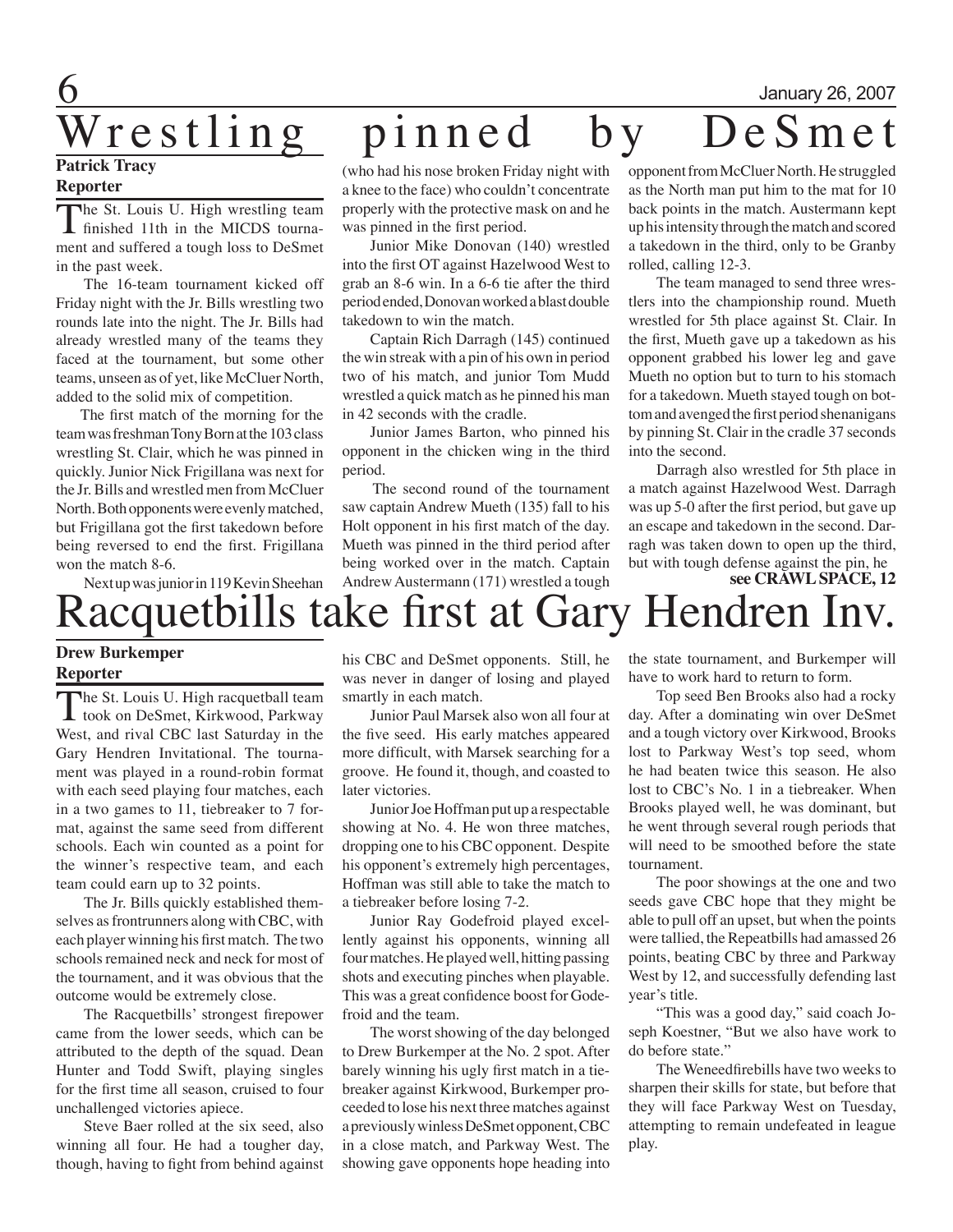## January 26, 2007 **Feature** 7

## The way it was: Backer Memorial, 1956- current

### **Sean Kickham Features Editor Part 2 of 2**

From its inception to 1956, St. Louis U. High began as the I-shaped main building then added on the Currigan Room, Rec Room, and gym.

After that, even more renovations occurred at SLUH. In the late sixties the Student Chapel was redone.

A wall was put up under the arch that leads to the sanctuary, separating the chapel into the North Hall and The Blessed Sacrament Chapel. The North Hall was used as a meeting area and was no longer a chapel, but students did have daily Mass there with the altar set up along the east or west wall, according to Vice President of Advancement Thom Digman.

Digman also noted some traditions involving the North Hall and Blessed Sacrament Chapel, including sports teams making "a

visit to the chapel before they headed out to compete. And then at the end of our matches. ... It was a big part of the experience. … The football game's over and everybody follows the team back to the school and we all assemble in the North Hall and have a little prayer service."

When the chapel was converted into the North Hall, the choir loft (located at the current English department) was converted into a "long, skinny,



**The SLUH campus in 1956 in its pre-library and theater days.**

ugly classroom—because it didn't have any windows," unlike the English office today, according to Digman.

Next came the Robinson Library. Initial construction to move the library from rooms M201 to M209 down to its current location started in the early seventies. A steel strike unfortunately delayed construction. With the library unfinished, all the books were placed in the cafeteria as a temporary library, according to history teacher Jeff Harrison, S.J., '75, who teaches some of the history of the SLUH building to his juniors. During construction Harrison and his classmates had to eat lunch in the auditorium, the location of the present main office/commons area.

The strike eventually ended and the library was finished in the mid-seventies. Originally built on pillars, there was no coaches' commons or team room beneath it. Instead, it was just an open recreational area.

"It was all open space down there," said Tom Brandy, a painter for SLUH who has worked here on and off (mostly on) since the mid 1940s. "It was real nice. Kids in wrestling used to go down there and train, stretch, whatever. … All concreted off, all smooth." It was also a good place to smoke after school.

He continued, "When you go down the steps (below the bay window of the library), and if you look off to the left, you'll still see some of the original version. There are wooden benches down there."

That open breeze area was, of course, made into the coaches' offices and team meeting room we know today.

Around the same time that open area was closed off, the school put in the visitors' locker room and teachers' locker room on the north side of the hall leading into the gymnasium, according to Brandy.

The student locker room has undergone its own share of changes as well. After moving from the center of the school down to its current location, the southern half of the locker room closer to the gym was at first used as the weight room. Then the weights were moved to the dry room (where the football team keeps its equipment between the chin-up bar and computer labs) and lockers were put in, according to Brandy. The showers were refurbished, and new lockers replaced rusty, worn-out ones.

The next renovations happened in the late 1970s and early 1980s under then-president Tom Cummings, S.J.'s Enrichment, Expansion, and Endowment plan.

> "The two problems I faced as a young president was that it was a violent neighborhood, so I had to look out for that real carefully, and we were land-locked," said Cummings. "Those were the two operatives we looked from."

> To help secure the school, the administration put iron bars on some of the windows in the school and "bought up that extra acreage and surrounded it with fencing," said Cummings.

"Then we would have a kind of oasis of secure land."

To solve the land-locked problem, Cummings "decided to start motivating the building of the football stadium," which was completed in 1980. Before that, SLUH first used SLU's Walsh Stadium as its home field and later Gateway Tech's field because there were no bleachers on the upper field, where the football players practiced.

"So basically there were a few houses but also part of what was then the parking lot at Stan Musial and Biggies, which was a restaurant there," said Cummings. "In the meantime, we started buying up key houses in the neighborhood but on a modified scale."

He continued, "We didn't go through a lot of different architects and contractors but we were on the spot. … We wanted to save money. So the students, the dads, and I dug out that whole hillside so we could get a width big enough for the whole football field. Huge job, but we did it ourselves. That's why they kid me about building the field."

They moved the maple trees that were at the bottom of the hill to alongside Oakland Ave. where they still thrive today. They also built the bathroom/storage complex on the southwestern corner of the stadium.

According to Cummings, the school's property increased from 8 acres to 15 acres during his term as president, "so we thought we were land rich," he said.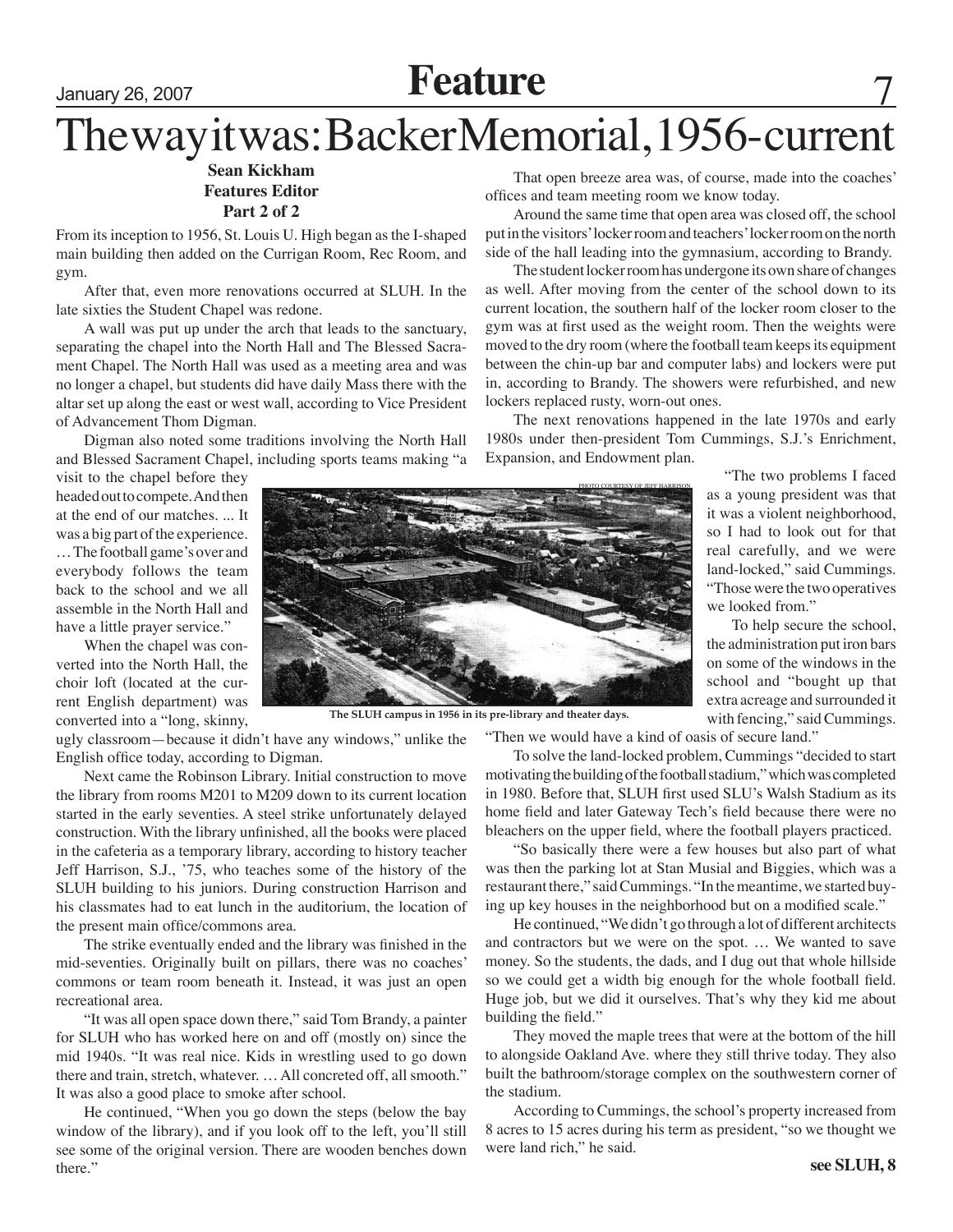## SLUH

### (from 7)

"Another thing Mr. Manker and I did was, besides the hallways being so narrow, they also had these old lockers,'" said Cummings. New, quieter, colorful lockers that formed sort of a modern art mural replaced the old ones. "It really kind of spiced up the halls," said Cummings.

The chapel itself was changed back into the Student Chapel in this time period when the wall was knocked down separating the North Hall and the Blessed Sacrament Chapel. "All that beautiful statuary and that altar and everything was behind plywood walls," said Cummings. "It got too informal. There was no majesty anymore. So we had to knock down all those walls."

The chapel was then redecorated with the guidance of art teacher John Mueller. Purple carpeting was placed up the side walls for not only aesthetics but also acoustics, according to Cummings. Purple tapestries were hung from the ceiling to cover the ugly skylights.

The pews were taken out and used in the hallways around the school and were replaced with individual chairs as today.

"Then when I came as principal in the nineties the side walls weren't very well lit," explained consultant to the president Robert Bannister. "So we added some additional lights to light up the back, and we added some to the side walls so that, for example, where the senior banner hangs, (light) was there. The idea was also to put another banner on the other side, it just never got (started)."

The crucifix and statuary have pretty much remained the same since the school was first built.

In 1982, the switchboard was moved to its current location from its previous

location near room J124, sealing the original main entrance to the chapel. The side entrances to the chapel were made at this time as well.

The period from 1992 until 1996 saw major renovations throughout the entire school.

Said Digman. "That's when we took over the front portion of the building here, the Jesuit residence ... and we moved the community over across the alley into the houses."

As the years went on," said Brandy, "the (number of) Jesuits started dropping off," so they moved into the houses in the neighborhood. The J-wing was used for theology classrooms and the theology department on the first floor, art studios, and the *Prep News* office on the second floor, and the administration's offices on the third floor. The basement of the J-wing was used as living quarters for lay SLUH employees, according to Brandy.

Digman noted that almost every part of the school was renovated during that time. "All of the systems: heating, air conditioning, electricity. All the classrooms were renovated. (We) put in the brand new windows (and) brought in the fiber optic cables. ... We moved the offices into the auditorium then built the music and the Danis lobby. We completed that all in '96."

The tiers were taken out of the science rooms so each room could be used for lecture and lab.

The current computer labs were first built at that time, according to Digman, taking away from the Rec Room area.

The computer rooms replaced music instructor Joe Koestner's choral room before the current band room was created. The choral room took over the areas in the Rec Room that used to be devoted to smoking and Wall Ball, according to Brandy.

Said Brandy, "The senior smoke room was put in in the late fifties. … They got tired of the kids, of reprimanding them for stealing smokes (in the halls) and trying to hide them, so they just built a smoke room instead of jugging them all the time."

Other changes included the principal's office, along with the history department, pastoral office, counseling office, etc., moving into the middle of the school in their present locations.

> Previously, the administrators' offices were scattered throughout the school. The principal's room used to be located on the second floor where the central western staircase is.

> "(There), you'll find wall switches," said Bannister. "(The school) needed to again meet code and they had to have another set of stairs going down. And so they basically (moved) the principal's office downstairs and they took the floor (in that area) and they cut that (satircase) in. So if you and see this big bay window and all of that and you think to yourself this is a really unusual arrangement, that's because it was the office."

> The main office area, of course, took the place of the auditorium. Thus, the theater was built, taking the place of a

parking lot and garage.

Along with the Danis Lobby and band and music rooms, the theater was finished in 1996, completing the '92-'96 renovations.

Vision 2000 began in 1998, according to Digman. Although it was not envisioned as part of the orginal plans, the Stephen R. Pettit Fitness Center was dedicated in 2003.

Before the basement was dug out and the weight room constructed it was just crawl space. "We had to actually (go) in from the alley and cut into the basement from the wall. So they dug a ramp from the alley down into the basement," said Digman. They found, however, that "all the concrete had spalled away and we would not have known that unless we would have excavated down. ... We basically saved the school because of it."

Summing up V2K, Digman said, "First and foremost, most of everything that we have done has been to provide a better educational opportunity for the young men that are here. … (But) we ended up taking away from the students the sort of congregating (hangout spaces)." V2K is meant to improve "the fun aspect of going to school here."



**Construction of the stands of the stadium (1979).**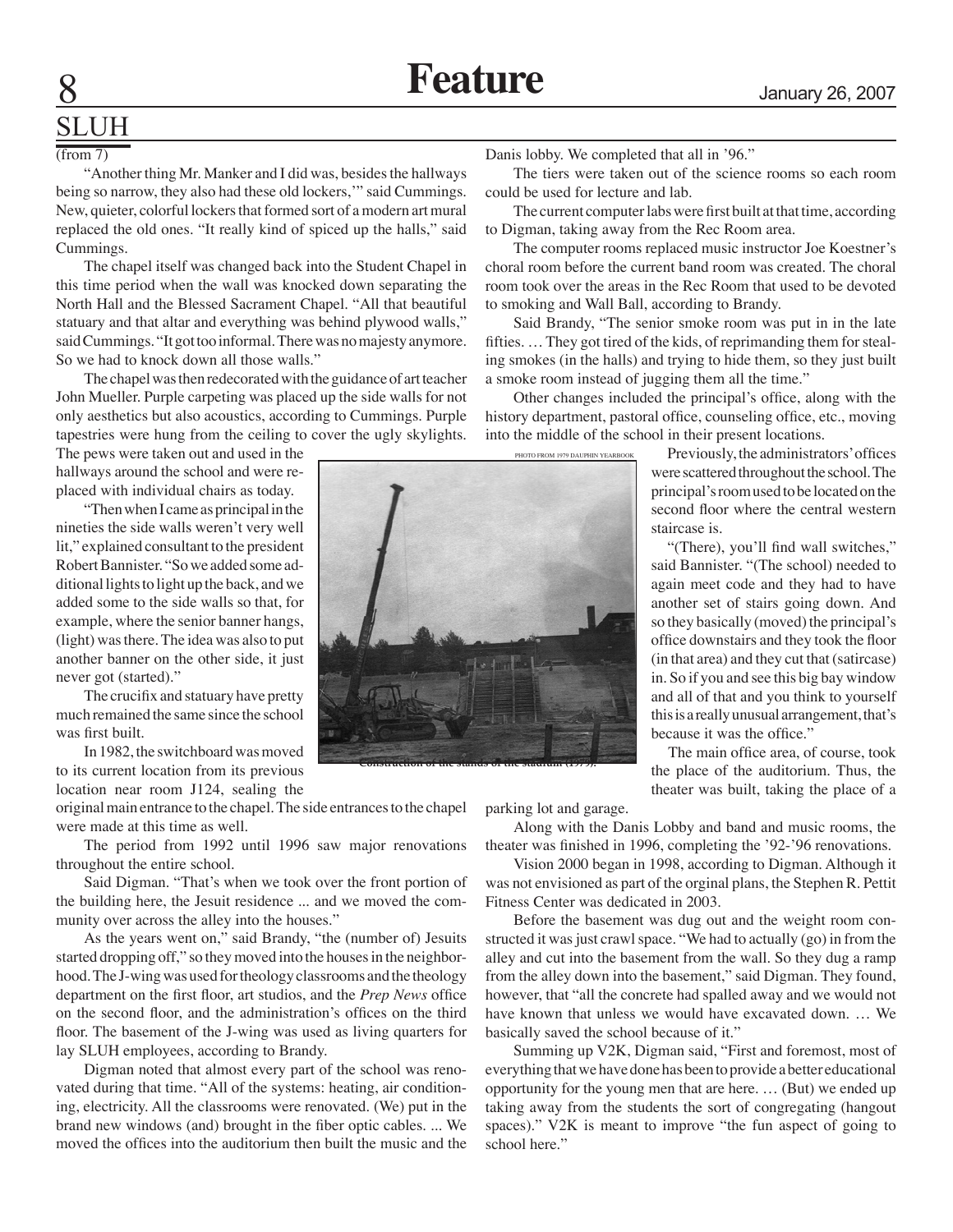## Harrison

#### $(from 1)$ decision.

Harrison said that as Superior of the mission in Belize, his first duty is to the Jesuits in Belize, as per the Jesuit ideal of *cura personalis*—care of the person. Harrison's second duty is to the work itself, the administrative duties and meetings ("not my favorite, but a necessity," he said) that will fill his days in Belize.

As superior of Belize, Harrison will be in charge of coordinating and directing all Jesuit activities in the nation. "My job won't be directly in the classroom or at the pulpit," Harrison said. "Any new ideas, new personnel, have to go through the Superior."

Belize has been a part of the Missouri Province for close to 100 years, and Jesuits have been stationed there for nearly 150 years and were largely responsible for establishing the Belizean Catholic Church. The Jesuits established a college, St. John's, which Harrison said comprises a high school, a junior college, and numerous programs for adults. According to Harrison, St. John's is the premier educational institution in the country. The Jesuits also operate a retreat

## **HENNESSY**

#### (from 1)

Students will be able to donate money during lunch up until today. Seniors will be given a chance to help out next week.

That first day alone, over \$200 was collected, according to Hennessy. As of 7:30 p.m. Thursday night, \$750 has been collected altogether. STUCO has donated \$500.

As of right now, only money is being collected, but that might change. "We just have to wait on it, to see what the family needs in due time," said DeLaria.

"The insurance company will, I guess, they will pay for all their stuff," said Hennessy, "but (the donations) will come in handy just for them to go to Target and get their necessities."

Sue Stumpf "just cried and cried when I gave her the stuff from SLUH," said Hennessy.

The Stumpf family will be staying with Hennessy for approximately 3 to 4 months.

"SLUH has just been just wonderful," said Hennessy. "I just can't say enough house, Trinidad Farm, and numerous mission stations throughout the country.

Harrison said that Belize, a nation of only 280,000 people, is politically stable, but there is a "dramatic gulf between the few rich and the many poor." The country has also experienced some economic troubles in the past 10 years, largely because of its dependence on tourism and sugar cane for revenue, neither of which are particularly stable industries.

Harrison said that leaving SLUH, the longest assignment of his career, "will be difficult," especially not being able to teach anymore.

"I've enjoyed all my years here," he said.

Principal Mary Schenkenberg said that it's too early to say who will fill the positions Harrison occupied, saying that the school "will have some hires to make." She said that she doesn't foresee another Jesuit coming to replace Harrison, but added that that decision is the Missouri Province's. SLUH will have only four Jesuits remaining after Harrison's deparature.

about this school. … Just coming together and not even knowing these people … was just awesome."

Wanted: Photo of the Blue Crew in the crowd at a football game from any year. Picture should contain as many students as possible and might be used as a background for a poster for the Grab Bags at CASHBAH. Email photo to Barb Bertucci @ tucci42@charter.net Billiken Briefings

The 31<sup>st</sup> Annual St. Louis Summer Opportunities Fair, which features many outstanding travel, academic enrichment, service, and camp opportunities for students, will be held January 27, 2007, from 10 am to 3 pm at John Burroughs School.

Just as Samson derived his strength from his flowing locks, so *PN* sports editor Scott Mueller gets his moxie from his beloved black-and-orange Cardinals hat. But alas, as Samson's hair was cut, so Mueller has lost his cap, last seen in room M113. Report any leads to the *Prep News* office or M114.

## SISYPHUS

Moran.  $(from 2)$ 

This issue also features great art. Besides the cover, Moran mentioned a drawing by junior Harrison Schillinger and photographs by seniors Steven Baer and Anthony Sigillito and junior Ed Nahlik. Sigillito's exceptional snapshot of a hovering hummingbird is set to run in color inside the back cover.

"I think the centerfold is really cool," commented Kovarik on Baer's photograph of the Great Wall of China. "It's one of the neatest ones we've had."

Moran added that, although hundreds of photos were submitted, there was a lack of hand-drawn submissions. "The photos are remarkable and (were) reproduced beautifully, but we hope not to lose the other media," he said.

Over 200 literary works were submitted to the magazine this year, with only around 25 making it in. Moran explained that, because of budgeting, "we had to leave out some good stuff."

A long process goes into deciding which works will make it into the magazine. A group of editors begins by reading and scoring each anonymous piece individually. They then discuss each piece as a group, size up the scores, and prepare the selected pieces for print.

This year's staff of editors included six literary editors—seniors Milner, Tim Nesmith, and Orf, and juniors Joe Lauth, David Spitz, and Kingsley Uwalaka. The group also includes two art editors—junior Matt Anderson and Pey—and Santel as layout editor.

According to Kovarik, "I thought (the editors) worked really well together. The division of labor went smoothly, and we had a pleasant time."

Milner added that, although the staff was slightly more inexperienced than in recent years, "I think we ended up doing a pretty good job. We had some bumps and disagreements, but we worked through them."

Moran concluded, "I think it's an outstanding issue. The quality of the prose, poetry, and photographs are all really high."

You can see for yourself when the '07 winter edition of *Sisyphus* debuts on Feb. 1. Copies will be sold for 25 cents during activity period and lunch, but there will only be 400 available, so be sure to get one quick.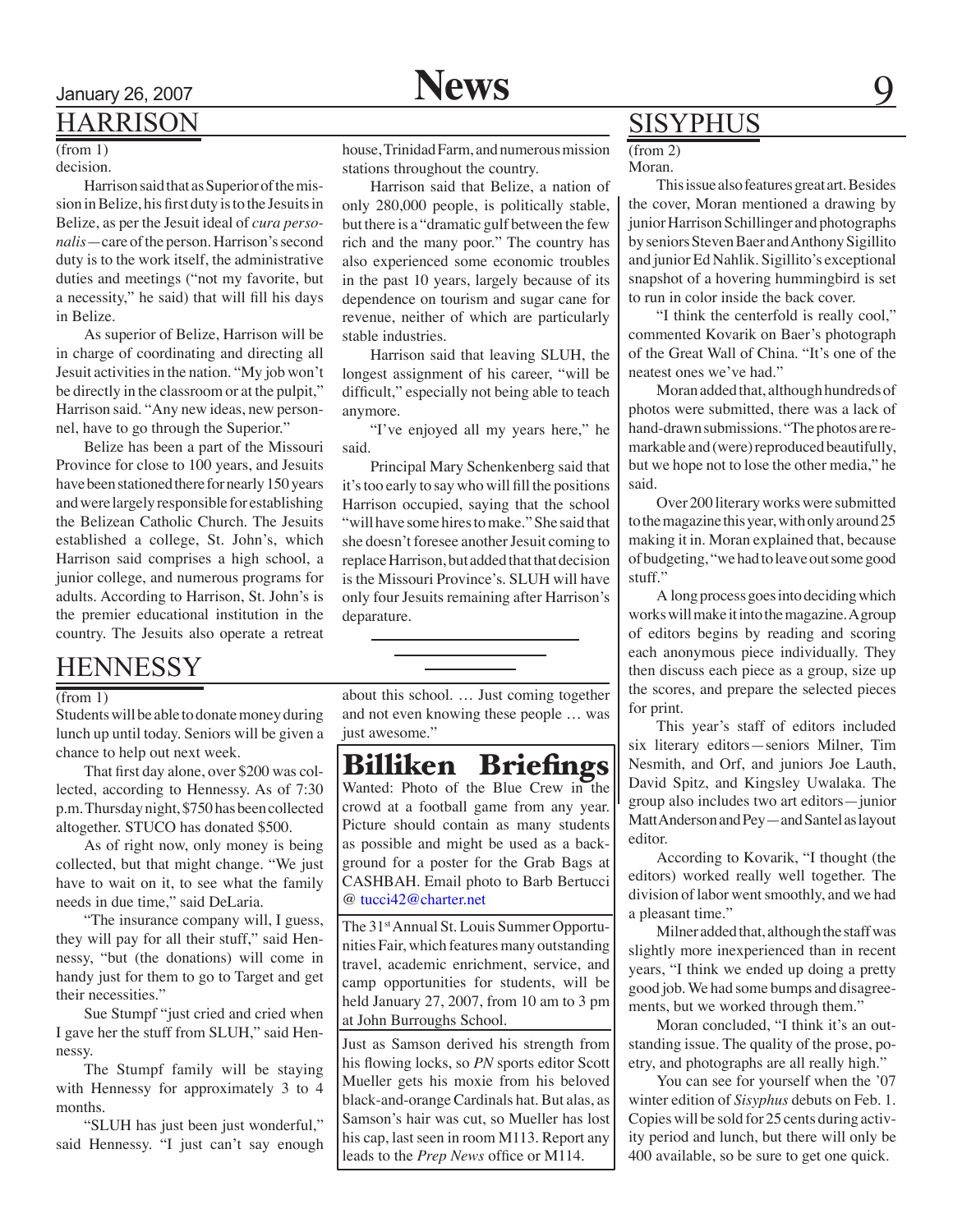## 10 **News** January 26, 2007 SOPHIE

(from 4)

asking our parents for money."

"We're doing it all on our own," Mitchell said.

Describing themselves as "indie folk," the band has played several shows, including five at the now-closed Hi-Pointe, one at the Radio Cherokee, and many benefits. Walk Sophie played their song "S.S.D.D." as a leading act in STUCO's December Talent Show.

Grosch and Warner started the band on guitar and piano, respectively. It was named after a reminder to take Sophie, a golden retriever owned by a grade school friend of Grosch and Warner, for a walk. Mitchell was soon added on drums and guitar to complete the band's instrumental section.

After a few vocalists, Erin Kaltenrieder, a junior at Nerinx Hall High School, became a permanent addition to the lineup. Grosch and Kaltenrieder now share the title of lead vocalist while Mitchell and Warner provide back-up vocals.

## STUDIO 54

#### (from 2)

The process was a success, and the broken floorboards were replaced.

"The (repair process) hasn't affected my classes as much as it has affected the dance rehearsals for the musical. The girls in the show wear heels, so my greatest concern was that they would fall on the holes. Luckily, (Bolte Co.) came in quickly and filled in the holes," said Bieber.

However, the stress caused by the flooding warped some of the floorboards. Bolte Co. and SLUH's insurance company reassessed the damage, and elected to repair the floor instead of replacing it.

Workers from Bolte Co. will sand the damaged floor today and Saturday, and will coat and finish it Sunday and Monday. "I would have liked to have deferred the work to spring break, but … this way (the dancers) will have some time to use it before the (musical)," commented Zarrick. The floor will cure for about a week, and will likely be ready for classes to resume on the following Monday.

As a result, Bieber will have to find a new place to conduct dance practices for the

Regarding Kaltenrieder, Grosch said, "We wanted a different aspect to the band to kind of set us apart. (She) gives us a more distinct and full sound."

The two vocalists mostly sing separately, often only using one of the two for a song. Both, however, are well qualified for a lead vocalist position. Grosch turns in spectacular vocal performances in "S.S.D.D." and "Condensation" while Kaltenrieder shows off her sparklingly clear voice on "Golden Drops and Silver String."

Despite their individual talent, the most beautiful moments on the album are in harmony between the two. When the male and female vocals coincide in "Reasons," "Matchbox," "Burn It Down," and particularly a five-part harmony featuring all four band members to close out "The Story We Know," the band's unique potential is realized.

Pianist and keyboardist Warner complements Grosch's guitar playing, blending seamlessly with the band and adding depth.

Dauphin Players' upcoming musical *Hello Dolly*. "As of right now, we're just looking for space to rehearse," she said. Bieber cited the gymnasium, the band room, and the cafeteria as possible options.

According to Zarrick, the overall repair fee of \$1,000-\$2,000 is a fraction of the cost of replacing the floor.

"I've been very pleased with Bolte Co.'s fast response. The fact that they've been willing to come in on weekends and evenings to repair the floor as quickly as possible is very encouraging," said Zarrick. "I'm extremely happy that we don't have to replace the entire floor."

## Listen live to SLUH basketball

The SLUH vs. Jefferson City basketball game this Friday will be announced on www.prepcasts.com. All listening opportunities are free, and games are covered live and then archived.

Occasionally, drummer Noah Mitchell steps in with Grosch for a dual acoustic guitar part, showing off his overall musical talent. The band also incorporates less common instruments in their style, such as Grosch's mandolin, Warner's xylophone, Mitchell's Spanish guitar, and Kaltenrieder's African and Haitian percussion.

Asked to compare themselves to a well-known band, the group mentioned the Decemberists, Jack Johnson, and Death Cab for Cutie as big influences.

The band is unsigned as of now, but *Burn It Down* will be available through band members starting Monday. Walk Sophie has ordered 1,000 copies of the 12-song album which will be sold for \$10 each. Local record stores such as Vintage Vinyl and Streetside Records will also carry *Burn It Down*.

Anyone interested in getting a copy from the band should look for juniors Kevin Grosch, Noah Mitchell, and Dan Warner for orders and information, or e-mail the band at walksophie@yahoo.com.

## JSTOR

### (from 2)

class-related topics. "There's not a subject (at SLUH) that won't have something in (JSTOR)," said Moore.

JSTOR will be a "great resource for our library to have" said history teacher Tim O'Neil. He added that having access to "one of the more popular databases that universities around the country use" as a high school will "put us at a bigger advantage" over other schools in the area.

Student use of JSTOR will be monitored to judge how useful it is to the students and how useful it will be in the future. If it is successful, then the library will most likely drop the Advanced Placement Source from its EBSCOhost subscription. This source should be almost completely covered in JSTOR.

## SIMON

### $(from 4)$

been there about 10 hours."

Probst said performance went well and Paula even said he was cute, but the judges had already made their up mind on the regional finalists.

Probst plans to try out next season, and is already selecting his songs.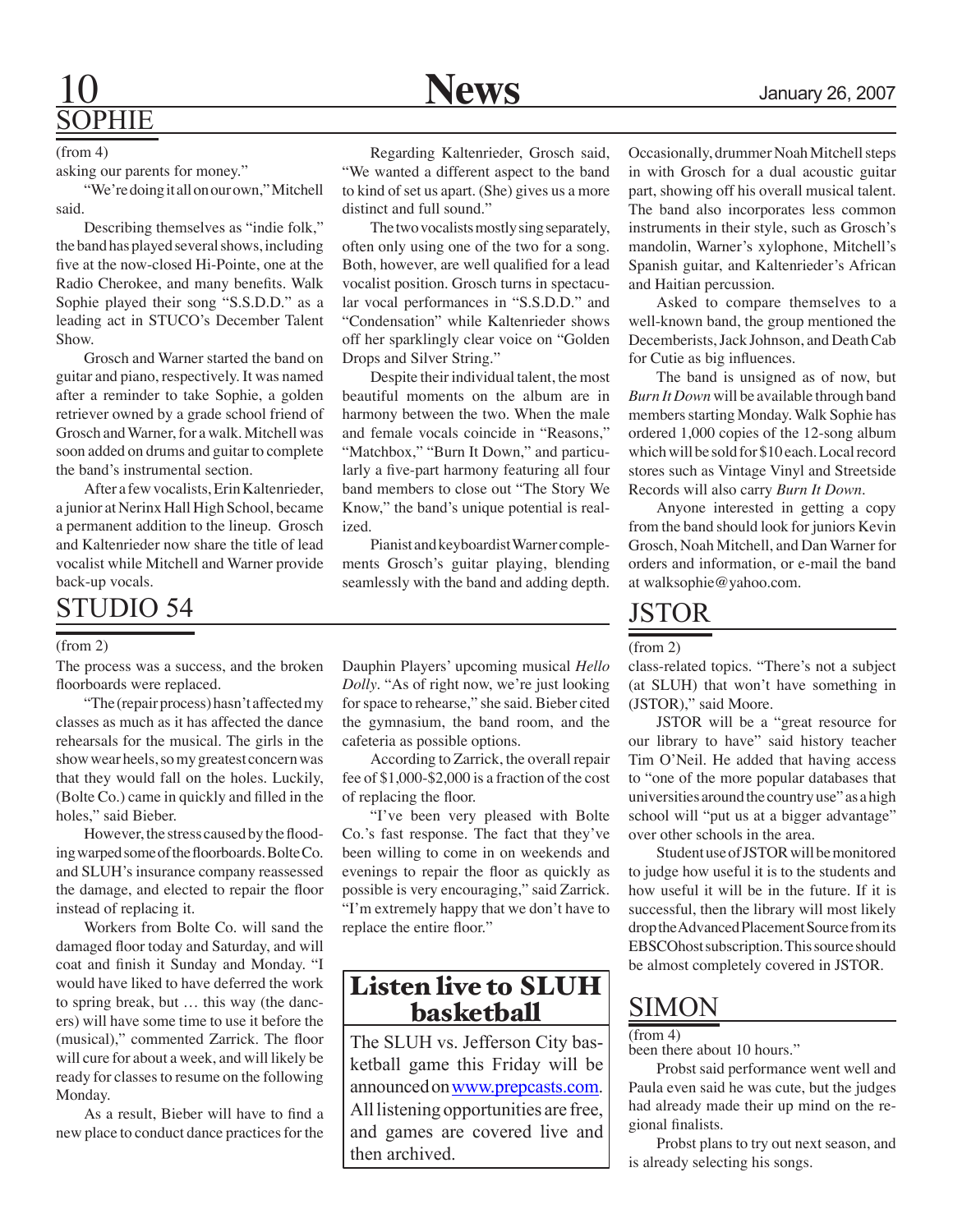## January 26, 2007 **Reflection** 11

## EVERSON

### (from 3)

of girls who screamed out as they marched, "One! Two! Three! Four! No abortions anymore! Five! Six! Seven! Eight! Babies we appreciate! Nine! Ten! Eleven! Twelve! Put that law up on the shelf!" At first I couldn't help but wonder how clichéd the (apparent) cheerleaders were with their chant, although continuing up to twelve was original. After hearing it about twice, though, I was less concerned about the cheer's hackneyed nature and more worried about my hearing. The shrill screams had to stop. Fortunately, the cheerleaders were marching faster than our group and were ahead of us before too long.

Overhearing what seemed a radical Christian family was another weird experience on the March. A little girl had apparently asked her daddy why they were walking for hours through D.C. streets. The father muttered a long-winded reply. "And someday," I overheard, "when it does get overturned, it's just gonna show us how great God is and how powerful and kind and how humble, and it'll prove how much He still loves us, and…" I turned to look behind me and saw a long-bearded fellow still rambling through his explanation of what the end of *Roe v. Wade* would mean. All I could think was, "Gimme a break. I don't like *Roe v. Wade*  any more than you do, but nothing's gonna 'prove' all this stuff about God."

As odd as the muttering, rambling man was, a very large man in a blue coat with a grizzly, chinless face may have been even more interesting. Walking right down the middle of the street, he cried out in dreadful monotone that made me wish for the cheerleaders, "And I will raise you up! And I will raise you up! And I will raise you up on the last day!" I again wheeled around to see who *was* that after all. He glanced down at me, and I quickly turned forward again, wondering about the man's mental capacity. He went through that same refrain to "On Eagle's Wings" about three times before, to my relief, pausing. Not two minutes later, though, he started up a chant. "Hey, hey! Ho, ho! *Roe v. Wade* has got to go! Hey, hey! Ho, ho! *Roe v. Wade* has got to go!" At least that was tolerable, I thought. The rest of the crowd seemed to agree, as they joined in the chant, forming a loud, powerful force in contrast to the man's horrific solo earlier.

Presidential campaigners, cheerleaders, radicals, and one shamelessly singing man—I thought of all the weird people I had come across on Madison Dr. and Constitution Ave.—Northwest. But again, "We are one Body" rang true. Yes, looking at the marchers as one Body from many geographical parts was a powerful image. But perhaps more powerful was to look at the mass of some 500,000 people as one Body of different individuals with different talents and different styles and personalities. The campaigners—part of the Body. The cheerleaders—part of the Body—and the same for the radicals, the monotone cantor, the many nuns and priests, even the Jews who proclaimed that one abortion occurring every 24 seconds is equivalent to another holocaust. "We are one Body."

As we approached the Supreme Court Building and the conclusion of the March (and I wondered why the unborn don't receive the "EQUAL JUSTICE UNDER LAW" promised by the engraving over the building's entrance), I began to think of the bus trip home. I feared it greatly after falling sick on the trip to D.C. I would be leaving Washington, too, one of my favorite cities. But neither of those seemed the greatest concern to me.

I have to leave this march, I thought. In a few short hours I won't be surrounded by a Pro-Life marchers anymore. The thought left me disheartened. I didn't want to leave, but not because of fear of the bus or love for D.C.. I didn't want to leave behind the community that had come to Washington to do God's will by defending life. I hated the thought of leaving behind this great manifestation of the Body of Christ. And when the announcement came from Greg, "Time to go, guys," I begrudgingly trod down the street to Union Station to get on the bus.

"We are one body, one body in Christ, and we do not stand alone!" The Church worldwide, of course, is still the Body of Christ, as we are reminded in the Eucharistic Prayer at every Mass. Leaving the March at Washington cannot change that. But the March was a powerful manifestation of that Body, of God's people standing together for life, and now removed from that manifestation, I can't help but long to experience it again.

Congratulations SLUH Football Honors

### **First Team All MCC**

| LB        |
|-----------|
| <b>OT</b> |
| DB        |
| Kicker    |
| DE        |
| RB        |
|           |

### **Second Team All MCC**

| Tyler Caldwell (12) | DE     |
|---------------------|--------|
| Tim Iovaldi (12)    | FB     |
| Geno McNeil (12)    | REC.   |
| Ryan McDonald (12)  | TF.    |
| Dan Steck (12)      | Center |
| Drew Blackmon (11)  | DB     |
| Eric Devlin (11)    | Rec    |
|                     |        |

### **Honorable Mention All MCC**

| DB   |
|------|
| REC. |
| DB   |
| OG   |
| OG   |
| LB.  |
| OТ   |
|      |
|      |

### **2006 Football MCC All Academic**

Tyler Caldwell (12) Morgan Cole (10) Chris deBettencourt (12) Eric Devlin (11) David Eagleton (12) Ben Evans (11) Phil Fish (12) Dan James (11) Ryan McDonald (12) Mike Leibach (11) John Merkley (12) Dan Quinlan (12) Mike Quinlan (12) Matt Rice (11) Conrad Sansone (12) John Swanston (10) Patrick Tracy (12) Max Wheeler (12)